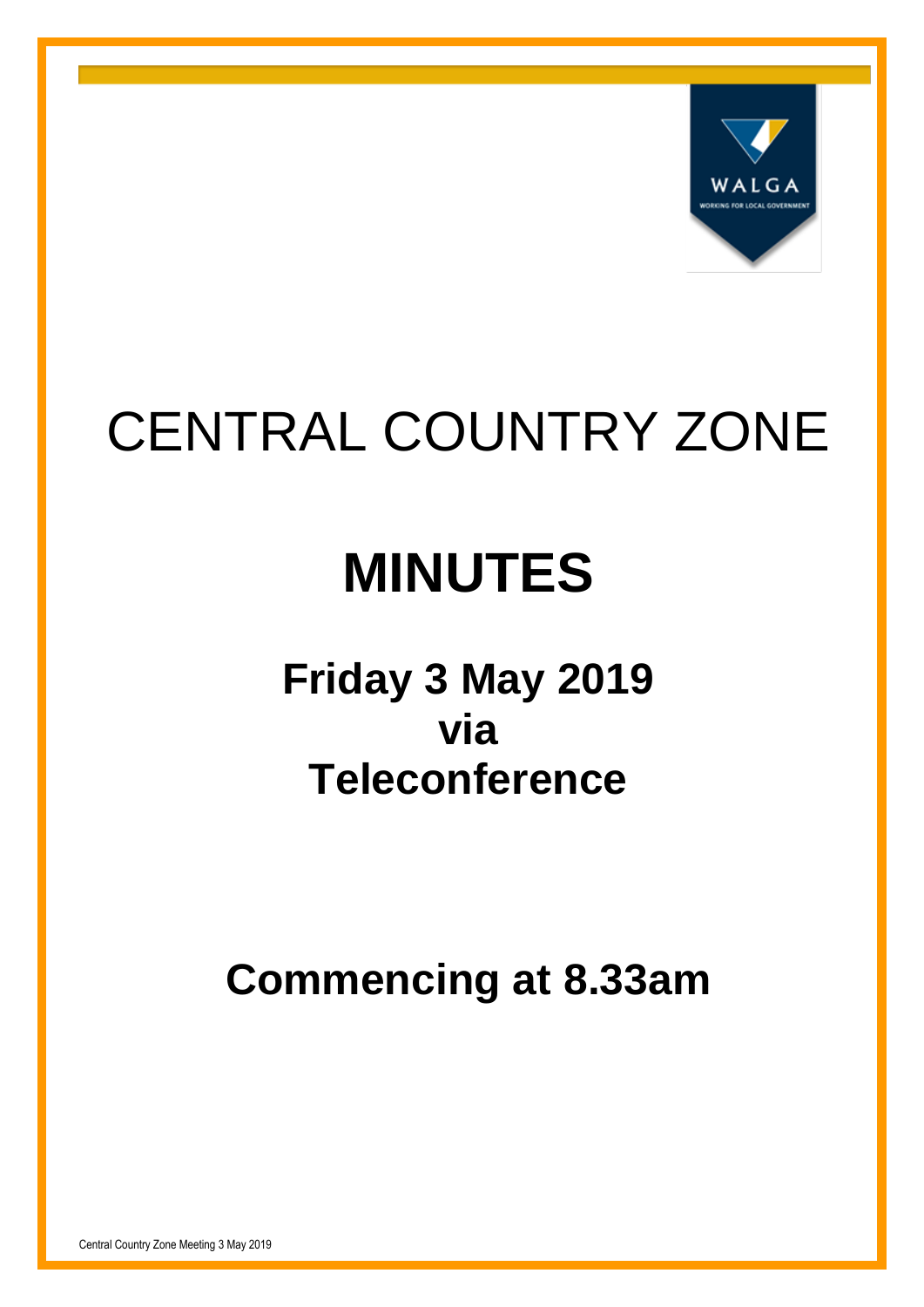## **Table of Contents**

| 1.0  |                                                                                                                                                                                                                                         |  |  |  |
|------|-----------------------------------------------------------------------------------------------------------------------------------------------------------------------------------------------------------------------------------------|--|--|--|
| 2.0  |                                                                                                                                                                                                                                         |  |  |  |
| 3.0  |                                                                                                                                                                                                                                         |  |  |  |
| 4.0  |                                                                                                                                                                                                                                         |  |  |  |
| 5.0  |                                                                                                                                                                                                                                         |  |  |  |
| 6.0  |                                                                                                                                                                                                                                         |  |  |  |
|      | 6.1<br>6.2<br>Central Country Zone Meeting Friday 30 November 2018 - Item 10.6 State Government Consultation<br>6.2.1<br>Central Country Zone Meeting Friday 15 March 2019 - Item 10.1 Minister for Environment - Waste Levy 4<br>6.2.2 |  |  |  |
| 7.0  | WESTERN AUSTRALIAN LOCAL GOVERNMENT ASSOCIATION (WALGA)<br><b>BUSINESS.</b>                                                                                                                                                             |  |  |  |
|      | 7.1<br>7.2<br>7.3<br>7.4<br>7.5<br>7.6<br>7.7                                                                                                                                                                                           |  |  |  |
| 8.0  |                                                                                                                                                                                                                                         |  |  |  |
| 9.0  |                                                                                                                                                                                                                                         |  |  |  |
|      | 9.1<br>9.2<br>9.3<br>9.4                                                                                                                                                                                                                |  |  |  |
| 10.0 |                                                                                                                                                                                                                                         |  |  |  |
| 11.0 | ZONE BUSINESS - OTHER BUSINESS/URGENT BUSINESS  9                                                                                                                                                                                       |  |  |  |
| 12.0 | 12.1                                                                                                                                                                                                                                    |  |  |  |
| 13.0 |                                                                                                                                                                                                                                         |  |  |  |
| 14.0 | 14.1<br>14.2                                                                                                                                                                                                                            |  |  |  |
| 15.0 | 14.3                                                                                                                                                                                                                                    |  |  |  |
| 16.0 |                                                                                                                                                                                                                                         |  |  |  |
|      |                                                                                                                                                                                                                                         |  |  |  |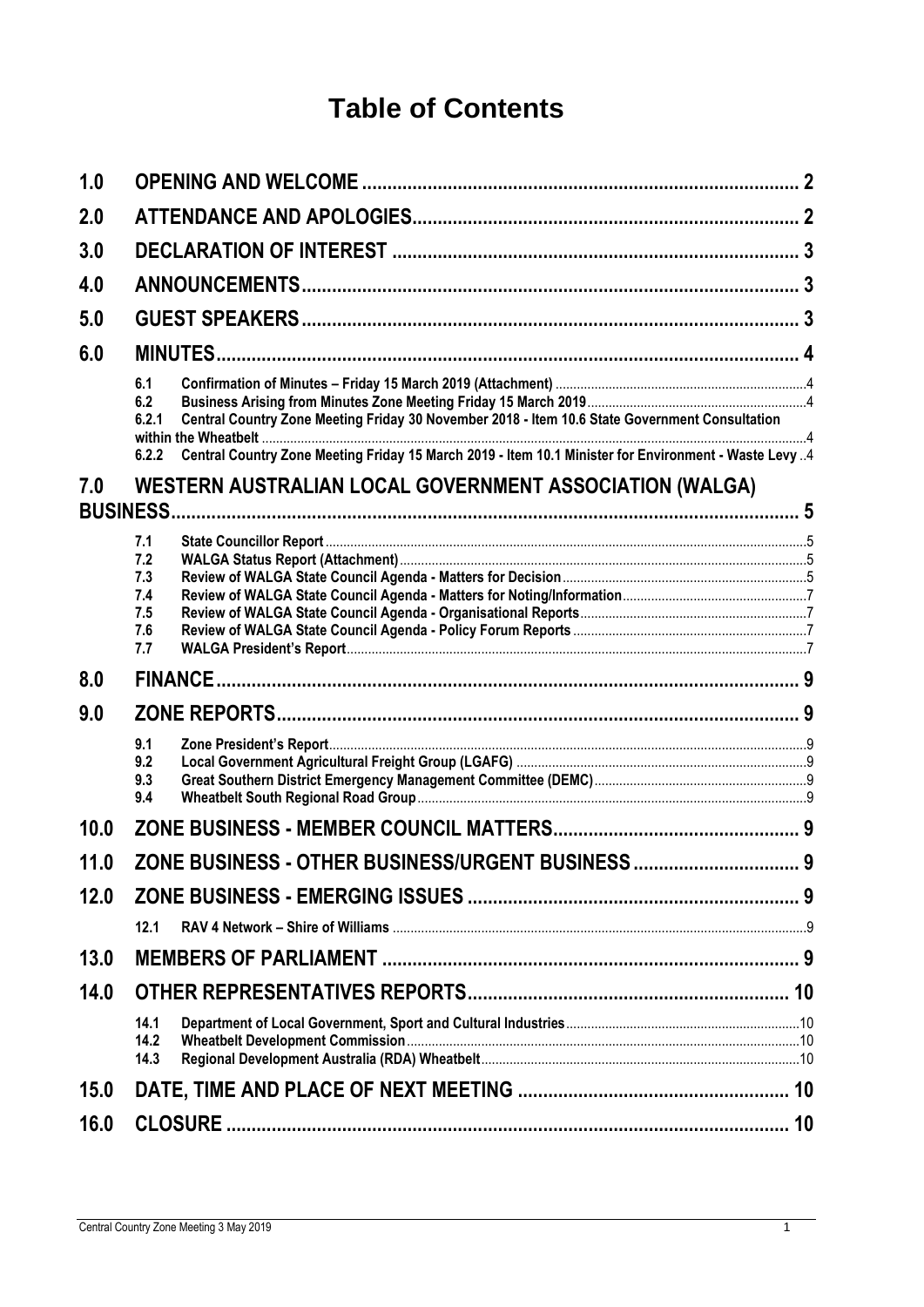## **Minutes**

# **Central Country Zone of WALGA**

## **Friday 3 May 2019, commencing at 8.33am via Teleconference**

## <span id="page-2-0"></span>**1.0 OPENING AND WELCOME**

The Chair Cr Conley opened the meeting at 8.33am and welcomed all in attendance.

## <span id="page-2-1"></span>**2.0 ATTENDANCE AND APOLOGIES**

#### **Attendance**

Mr Garrick Yandle

Cr Mark Conley (Chair) **President**, Shire of Cuballing Cr Dee Ridgway **President, Shire of Beverley** Cr Chris Pepper **Deputy President, Shire of Beverley** Mr Stephen Gollan CEO, Shire of Beverley Cr Neil Walker Deputy President, Shire of Brookton Mr Ian D'Arcy CEO, Shire of Brookton<br>
CEO, Shire of Brookton<br>
Cr Lyn Baker President, Shire of Corrigin Cr Lyn Baker<br>
Mr Gary Sherry<br>
Mr Gary Sherry 
CEO, Shire of Cuballing CEO, Shire of Cuballing Mr Allen Cooper **A/CEO**, Shire of Dumbleyung Cr Barry West<br>
Mr Garrick Yandle<br>
Mr Garrick Yandle Cr Jeanette De Landgrafft **President** President, Shire of Lake Grace Cr Steve Hunt Deputy President, Shire of Lake Grace Ms Denise Gobbart CEO, Shire of Lake Grace President Ballard **President Ballard** President, Shire of Narrogin Cr Tim Weise Deputy President, Shire of Narrogin Mr Dale Stewart CEO, Shire of Narrogin Cr Bill Mulroney **President, Shire of Pingelly** Cr David Freebairn **Deputy President, Shire of Pingelly** Cr Brett McGuinness Deputy President, Shire of Quairading Mr Graeme Fardon CEO, Shire of Quairading Cr Phillip Blight **President**, Shire of Wagin Mr Brian Roderick **A/CEO, Shire of Wagin** Mr Brian A/CEO, Shire of Wagin Ms Nicole Wasmann CEO, Shire of West Arthur CEO. Shire of Williams

Mr Bruce Wittber, Joint Executive Officer

#### **WALGA Representatives**

Mr Mal Shervill, Policy Officer – Road Safety (joined the meeting at 8.41am) Ms Kirsty Davis, Policy Manager Community (joined the meeting at 8.41am)

#### **Guests**

Nil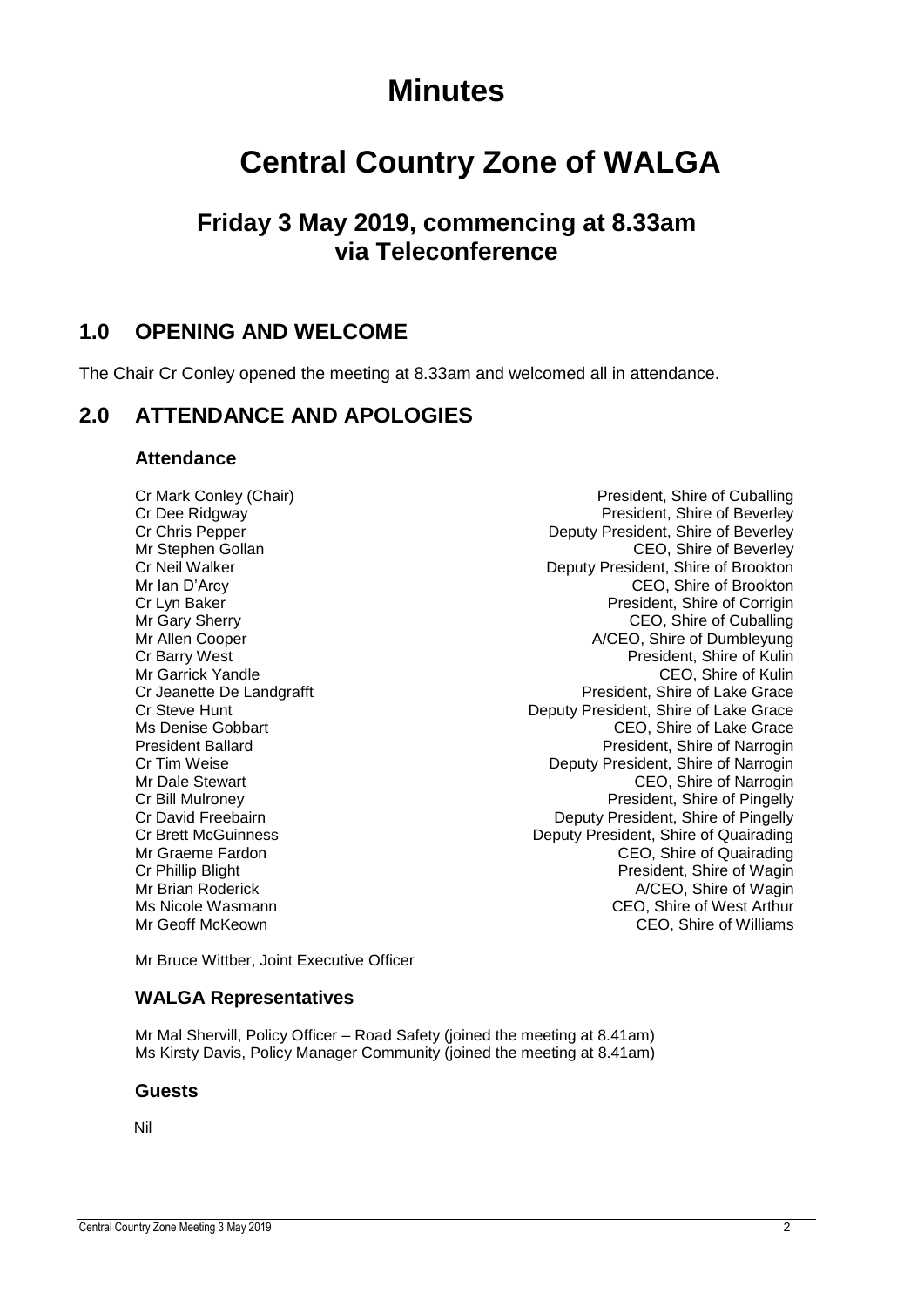## **Apologies**

| <b>Cr Katrina Crute</b><br>Mrs Natalie Manton<br>Cr Eliza Dowling | President, Shire of Brookton<br>CEO, Shire of Corrigin<br>Deputy President, Shire of Cuballing |
|-------------------------------------------------------------------|------------------------------------------------------------------------------------------------|
| Cr Jackie Ball                                                    | President, Shire of Dumbleyung                                                                 |
| <b>Cr Catherine Watkins</b>                                       | Councillor, Shire of Dumbleyung                                                                |
| Cr Rodney Duckworth<br>Mr Mark Dacombe                            | Deputy President, Shire of Kulin                                                               |
| Cr Wayne Davies<br>Shire of Wandering                             | A/CEO, Shire of Pingelly<br>President, Shire of Quairading                                     |
| Cr Ray Harrington OAM<br>Mr Mark Hook                             | President, Shire of West Arthur<br>CEO, Shire of Wickepin                                      |
| Cr Jarrod Logie                                                   | President, Shire of Williams                                                                   |
| Ms Helen Westcott                                                 | Joint Executive Officer                                                                        |

## <span id="page-3-0"></span>**3.0 DECLARATION OF INTEREST**

Nil

## <span id="page-3-1"></span>**4.0 ANNOUNCEMENTS**

Nil

## <span id="page-3-2"></span>**5.0 GUEST SPEAKERS**

Nil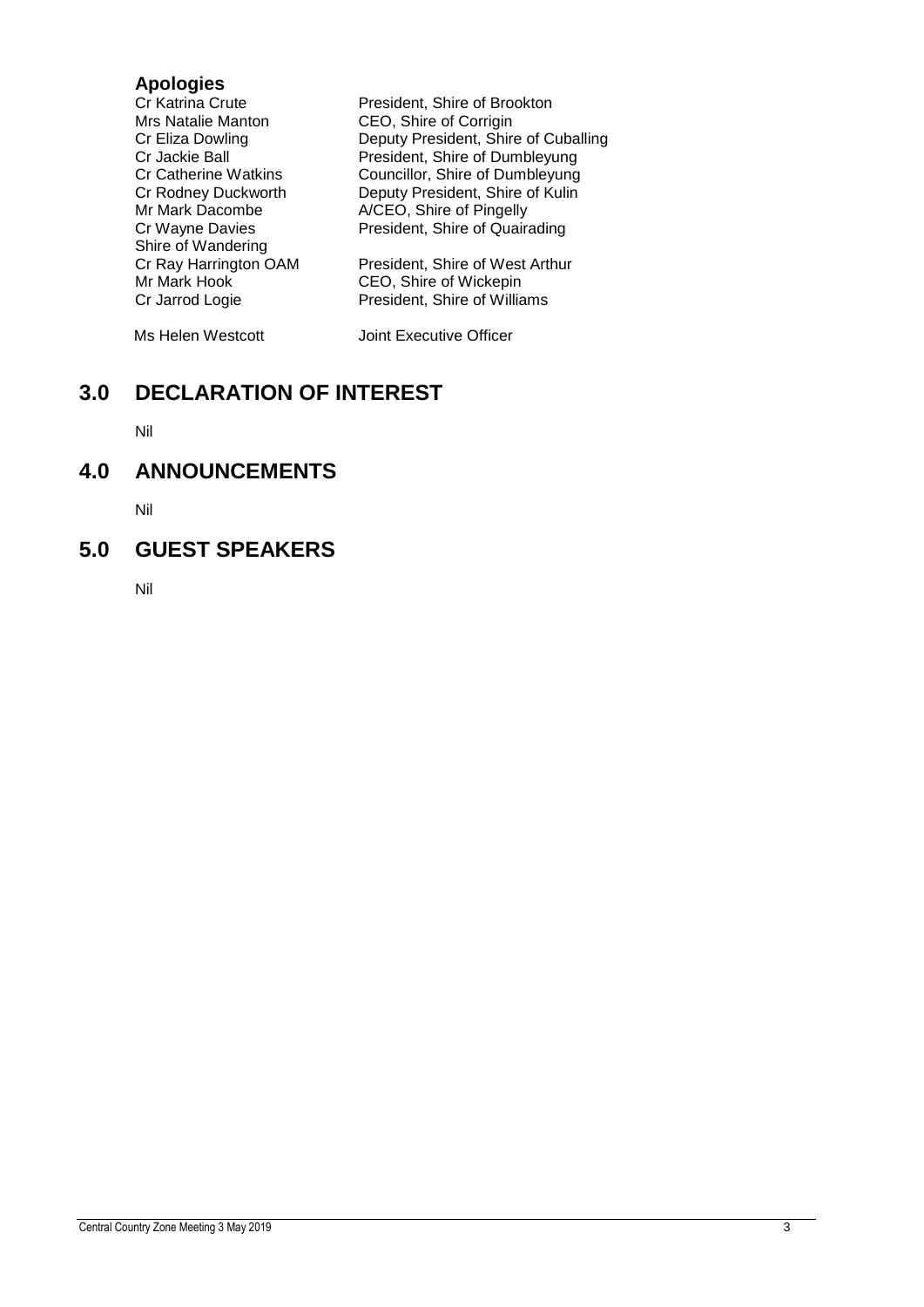## <span id="page-4-0"></span>**6.0 MINUTES**

#### <span id="page-4-1"></span>**6.1 Confirmation of Minutes – Friday 15 March 2019 (Attachment)**

#### **RECOMMENDATION:**

That the Minutes of the Meeting of the Central Country Zone held on Friday 15 March 2019 be confirmed as a true and accurate record of the proceedings.

**RESOLUTION: Moved: Cr Baker Seconded: Cr West That the Minutes of the Meeting of the Central Country Zone held on Friday 15 March 2019 be confirmed as a true and accurate record of the proceedings.**

**CARRIED**

#### <span id="page-4-2"></span>**6.2 Business Arising from Minutes Zone Meeting Friday 15 March 2019**

<span id="page-4-3"></span>**6.2.1 Central Country Zone Meeting Friday 30 November 2018 - Item 10.6 State Government Consultation within the Wheatbelt**

This matter was considered at the Zone Meeting on 30 November 2018 when it was resolved as follows:

#### *RESOLUTION: Moved: President Ballard Seconded: Cr Ball*

- *1. That the Central Country Zone write to the Minister for Regional Development expressing concern that on occasions State Government Agencies, in conducting community and local government consultation, fail to hold consultations in various locations within the Wheatbelt which prevent relevant community input.*
- *2. That a copy of the correspondence to the Minister be also sent to all Members of Parliament representing the Central Country Zone.*

*CARRIED*

Correspondence was prepared and sent to the Minister for Regional Development together with all local Members of Parliament. A preliminary response has been received from the Minister's Office apologising for the delay but advising the Minister is seeking further information from her Department. The Wheatbelt Development Commission has also been asked to contact the Executive Officer to discuss the issue.

The Executive Officer has followed the matter up with the Minister's office seeking a response.

#### <span id="page-4-4"></span>**6.2.2 Central Country Zone Meeting Friday 15 March 2019 - Item 10.1 Minister for Environment - Waste Levy**

This matter was considered at the last Zone Meeting when it was resolved as follows:

*RESOLUTION: Moved: Cr Blight Seconded: Cr Ball That the matters listed for noting be received, with the Executive Officer seeking some clarification from WALGA on the potential extension of the levy charge to non-metropolitan areas.*

*CARRIED*

The Executive Officer had a discussion with Rebecca Brown at WALGA and it would seem that, at present, there is no intention of extending the levy to rural areas such as those in the Central Country Zone. Any changes are more likely to impact on the Peel Region and larger non-metropolitan urban centres. Any changes will require considerable consultation.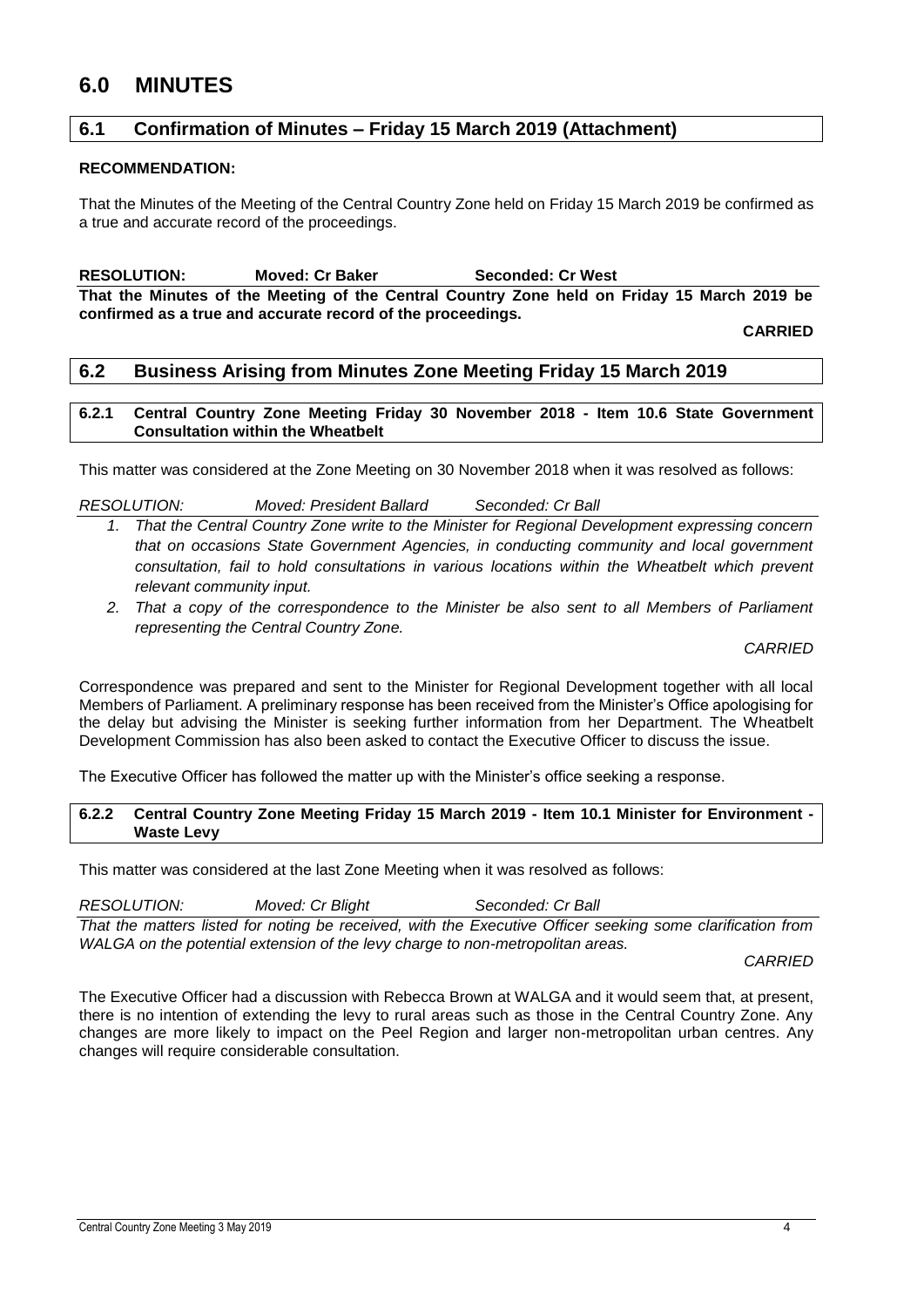## <span id="page-5-0"></span>**7.0 WESTERN AUSTRALIAN LOCAL GOVERNMENT ASSOCIATION (WALGA) BUSINESS**

*Zone delegates to consider the Matters for Decision contained in the WA Local Government Association State Council Agenda and put forward resolutions to Zone Representatives on State Council*

#### <span id="page-5-1"></span>**7.1 State Councillor Report**

Cr Phillip Blight

#### <span id="page-5-2"></span>**7.2 WALGA Status Report (Attachment)**

*From Executive Officer*

#### **BACKGROUND:**

Presenting the status report for April 2019.

#### **RECOMMENDATION:**

That the Central Country Zone notes the:

- State Councillor Report; and
- **WALGA Status Report.**

| <b>RESOLUTION:</b> | Moved: Cr Baker                          | <b>Seconded: Cr Mulroney</b> |
|--------------------|------------------------------------------|------------------------------|
|                    | That the Central Country Zone notes the: |                              |

**State Councillor Report; and** 

**WALGA Status Report.**

**CARRIED**

#### <span id="page-5-3"></span>**7.3 Review of WALGA State Council Agenda - Matters for Decision**

From Executive Officer

#### **Background:**

WALGA State Council meets five times each year and as part of the consultation process with Member Councils circulates the State Council Agenda for input through the Zone structure.

The Zone is able to provide comment or submit an alternate recommendation that is then presented to the State Council for consideration.

#### **5.1 Road Safety Audit Local Government Policy Template (05-001-03-0048 MS)**

#### **WALGA Recommendation**

That the Road Safety Audit Local Government policy template be endorsed.

#### **ZONE COMMENT:**

Zone supports the WALGA recommendation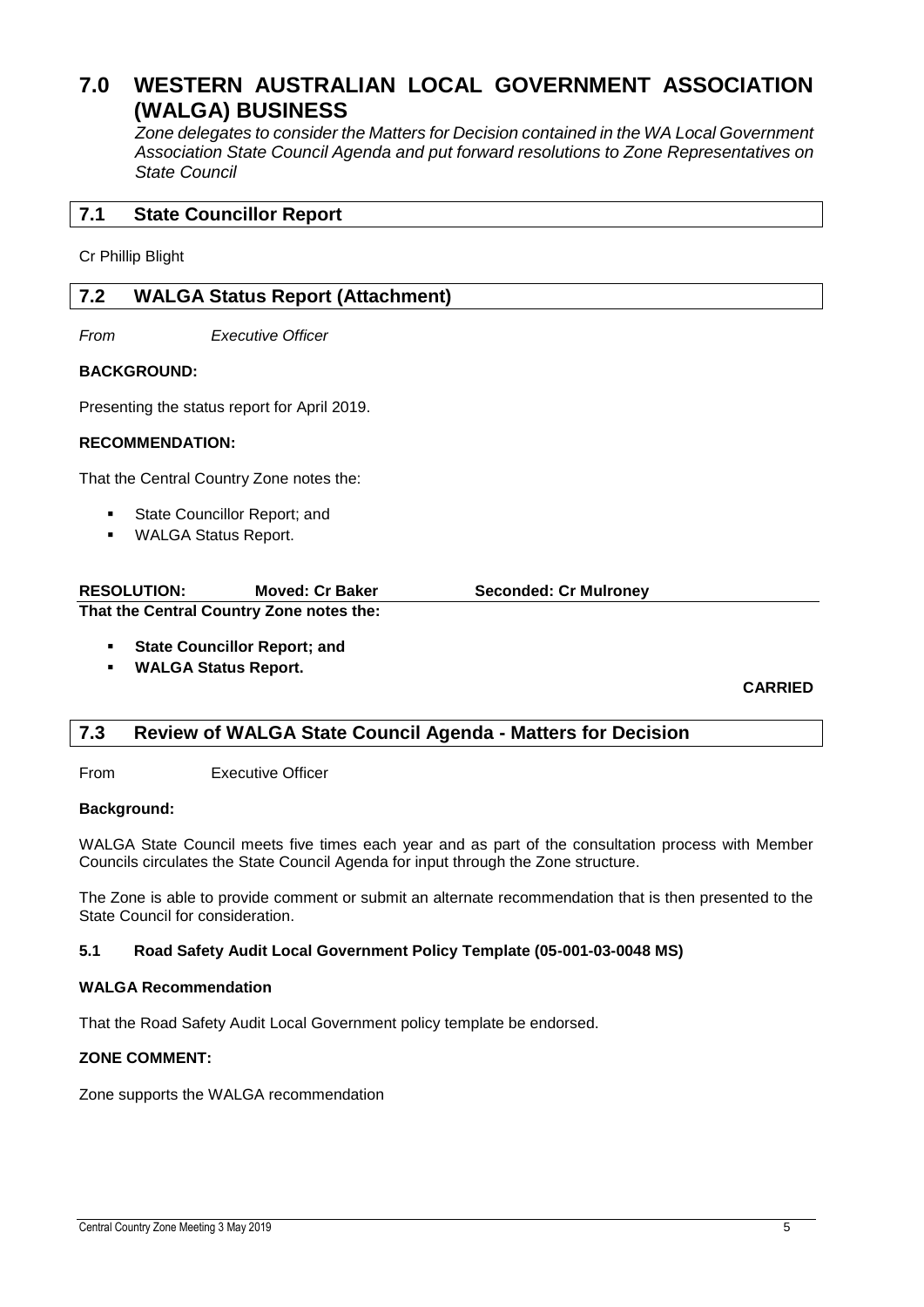#### **5.2 'Preferred Model' for Third Party Appeal Rights for Decisions Made by Development Assessment Panels (05-073-01-0002 VJ)**

#### **WALGA Recommendation**

That WALGA:

- 1. Continues to advocate for the State Government to introduce Third Party Appeal Rights for decisions made by Development Assessment Panels; and
- 2. Endorses the 'Preferred Model' as the third party appeals process for decisions made by Development Assessment Panels.

#### **ZONE COMMENT:**

The Zone needs to consider carefully this matter. It is noted that only the Shire of Cuballing made a response to the request for WALGA Member Council comments.

*MOTION: Moved: President Ballard Seconded: Mr Sherry*

*That the WALGA recommendation relating to the 'Preferred Model' for Third Party Appeal Rights for Decisions Made by Development Assessment Panels be changed so that no Third Party Appeal rights are allowed on decisions made by Development Assessment Panels.*

*MOTION LOST*

#### **5.3 Interim Submission – Draft Position Statement: Tourism Land Uses within Bushfire Prone Areas (05-024-02-0056 CH)**

#### **WALGA Recommendation**

That the interim submission to the Western Australian Planning Commission on Draft Position Statement: Tourism land uses within bushfire prone areas, be endorsed.

#### **ZONE COMMENT:**

Zone supports the WALGA recommendation

#### **5.4 Public Library Tiered Service Framework (05-012-03-0001 KD)**

#### **WALGA Recommendation**

That the new tiered model to support public library service delivery in WA be endorsed.

#### **ZONE COMMENT:**

In reading the State Council agenda the following is noted:

*It is proposed that SLWA will facilitate additional support to libraries in tier two and three Local Governments and in response to consultation feedback, it is proposed that public library regional boundaries will be aligned with the WA Regional Development Commission boundaries.*

Given the area covered by the Wheatbelt Development Commission (WDC) area and the number of local governments within the WDC's boundaries this may seem an impractical alignment.

Member Councils need to be fully aware of the impact of the changes being proposed.

It is noted that the author of the agenda item will be in attendance, as a WALGA representative, should delegates which to seek additional information.

Zone supports the WALGA recommendation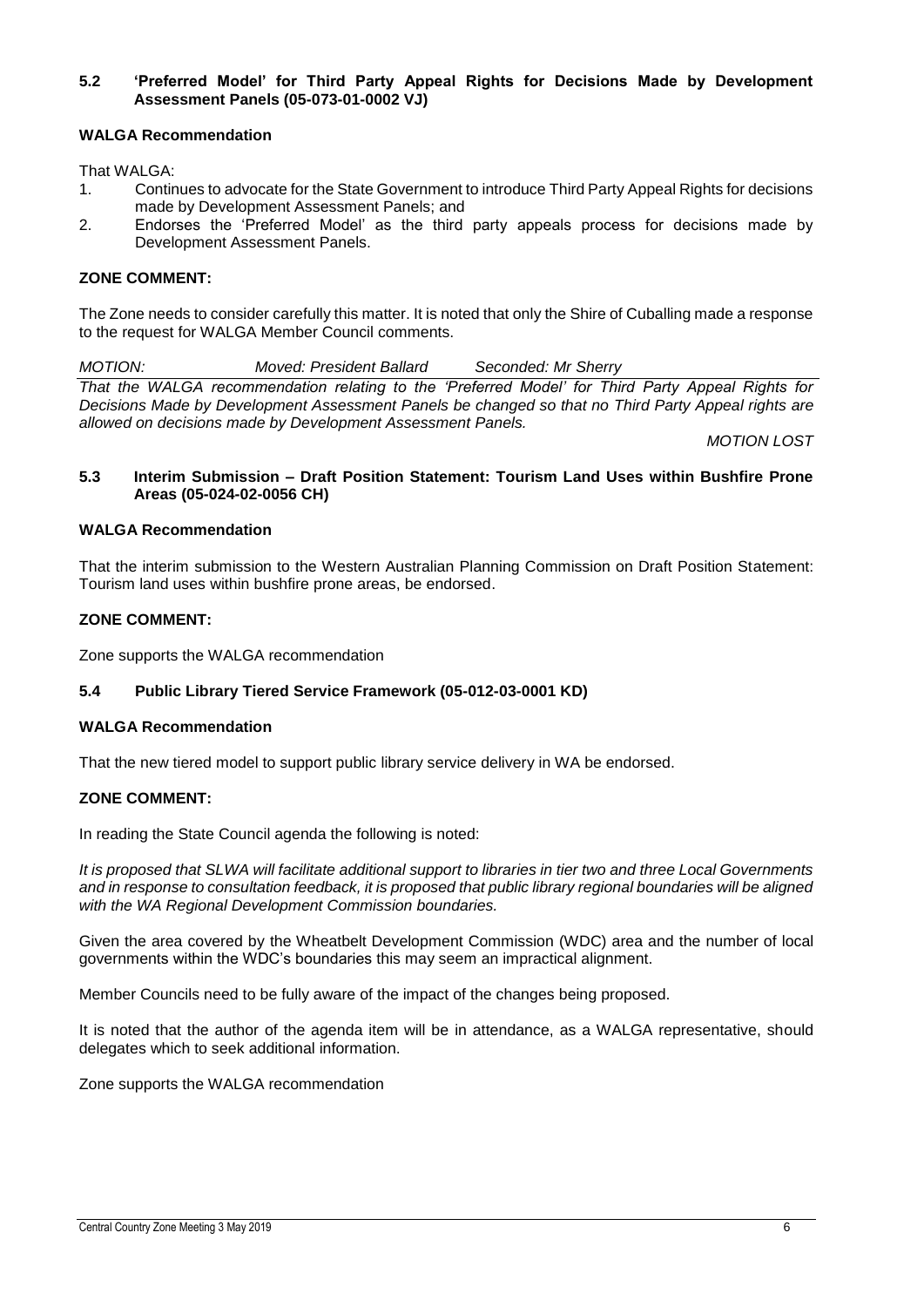#### **5.5 Community Technical Reference Group (05-018-02-0010 KD)**

#### **WALGA Recommendation**

That the establishment of a Community Technical Reference Group be endorsed.

#### **ZONE COMMENT:**

Zone supports the WALGA recommendation

#### **RECOMMENDATION:**

That the Central Country Zone endorses all recommendations being matters contained in the WALGA State Council Agenda other than those recommendations separately considered.

**RESOLUTION: Moved: Cr Mulroney Seconded: Cr Baker That the Central Country Zone endorses all recommendations being matters contained in the WALGA State Council Agenda other than those recommendations separately considered.**

**CARRIED**

#### <span id="page-7-0"></span>**7.4 Review of WALGA State Council Agenda - Matters for Noting/Information**

**6.1 Report Municipal Waste Advisory Council (MWAC) (01-006-03-0008 RNB)**

#### <span id="page-7-1"></span>**7.5 Review of WALGA State Council Agenda - Organisational Reports**

- **7.1 Key Activity Reports**
	- **7.1.1 Report on Key Activities, Environment and Waste Policy Unit (01-006-03-0017 MJB)**
	- **7.1.2 Report on Key Activities, Governance and Organisational Services (01-006-03-0007 TB)**
	- **7.1.3 Report on Key Activities, Infrastructure (05-001-02-0003 ID)**
	- **7.1.4 Report on Key Activities, People and Place (01-006-03-0014 JB)**

#### <span id="page-7-2"></span>**7.6 Review of WALGA State Council Agenda - Policy Forum Reports**

- **7.2 Policy Forum Reports**
	- **7.2.1 Mayors/Presidents Policy Forum**
	- **7.2.2 Mining Community Policy Forum**
	- **7.2.3 Container Deposit Legislation Policy Forum**
	- **7.2.4 Freight Policy Forum**

#### <span id="page-7-3"></span>**7.7 WALGA President's Report**

Presenting the WALGA President's Report which has not be received for distribution with the agenda.

#### **RECOMMENDATION:**

That the Central Country Zone notes the following reports contained in the WALGA State Council Agenda:

- Matters for noting/Information;
- Organisational reports;
- Policy Forum reports; and
- WALGA President's Report.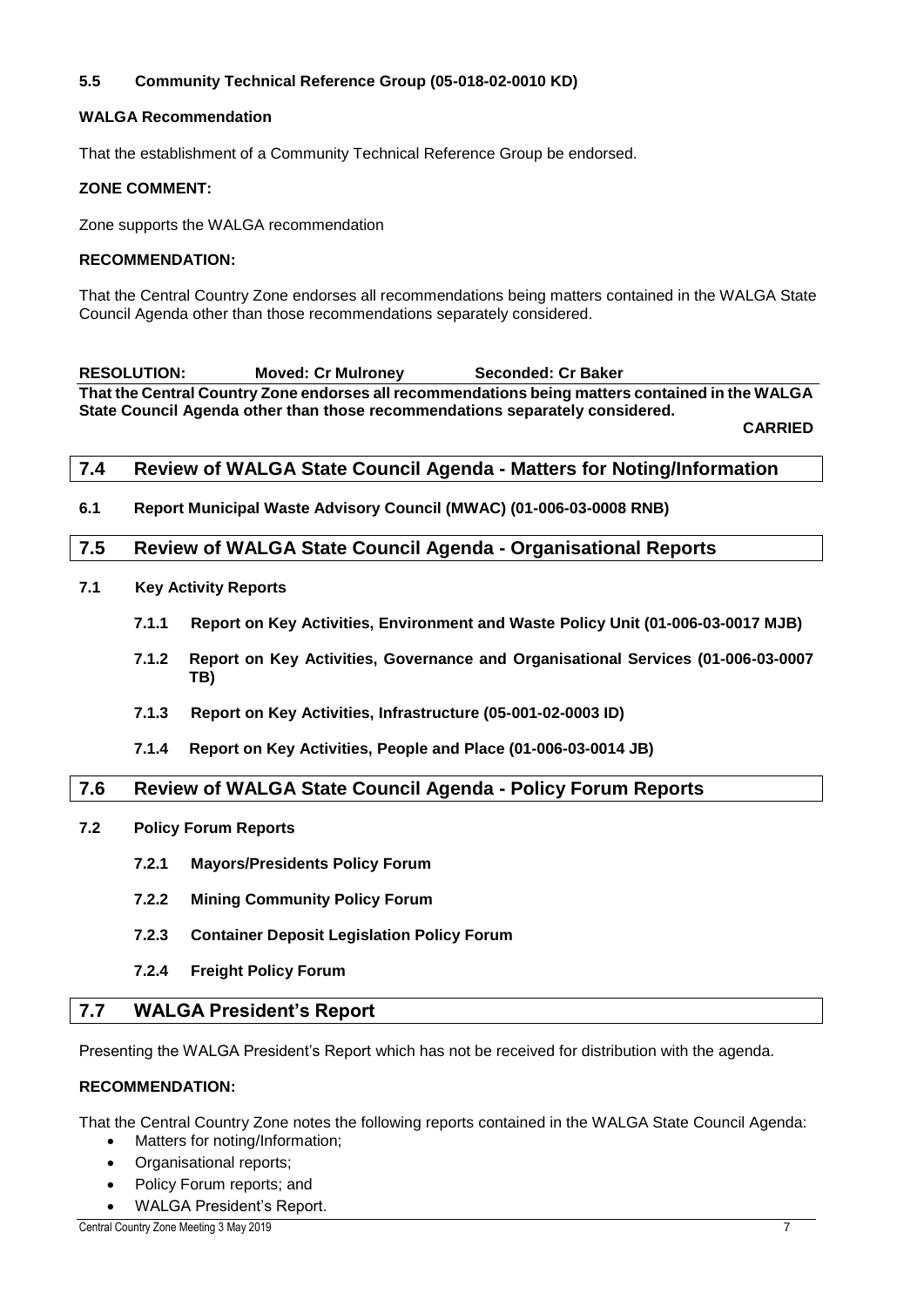**RESOLUTION: Moved: Cr McGuinness Seconded: Cr West**

**That the Central Country Zone notes the following reports contained in the WALGA State Council Agenda:**

- **Matters for noting/Information;**
- **Organisational reports;**
- **Policy Forum reports; and**
- **WALGA President's Report.**

**CARRIED**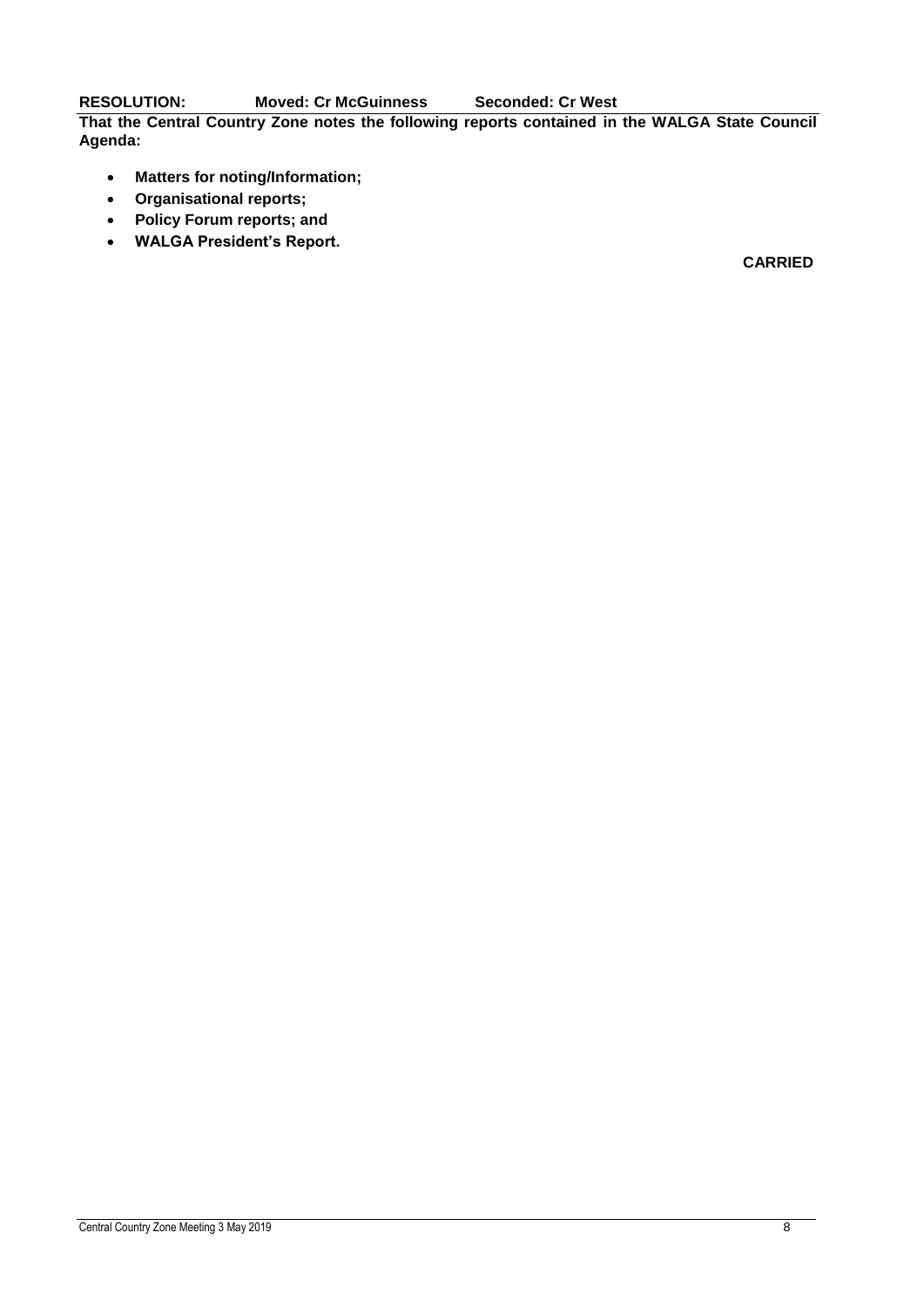## <span id="page-9-0"></span>**8.0 FINANCE**

Nil

## <span id="page-9-1"></span>**9.0 ZONE REPORTS**

#### <span id="page-9-2"></span>**9.1 Zone President's Report**

Cr Mark Conley

#### <span id="page-9-3"></span>**9.2 Local Government Agricultural Freight Group (LGAFG)**

Cr Katrina Crute

#### <span id="page-9-4"></span>**9.3 Great Southern District Emergency Management Committee (DEMC)**

President Leigh Ballard

#### <span id="page-9-5"></span>**9.4 Wheatbelt South Regional Road Group**

Cr Katrina Crute, Chair of Wheatbelt South Regional Road Group

## <span id="page-9-6"></span>**10.0 ZONE BUSINESS - MEMBER COUNCIL MATTERS**

Nil

## <span id="page-9-7"></span>**11.0 ZONE BUSINESS - OTHER BUSINESS/URGENT BUSINESS**

Nil

## <span id="page-9-8"></span>**12.0 ZONE BUSINESS - EMERGING ISSUES**

*(The intent of the item is to enable Member Councils to bring to the attention of the delegates a matter that is developing. It is proposed that the matter will be tabled for discussion but not decision and then enable Member Councils to take the information away and consider an outcome for possible consideration at the next Zone meeting.)* 

#### <span id="page-9-9"></span>**12.1 RAV 4 Network – Shire of Williams**

Geoff McKeown, CEO Shire of Williams raised an issue around "low volume road conditions" on RAV 4 Network roads.

The details of the 'Type A' Low Volume Road condition are included in the Prime Mover, Trailer Combinations Operating Conditions document published by Main Roads.

What is of concern to the Shire is that it appears that the 'Type A' Low Volume Road condition has been placed on roads that previously did not have this condition.

Mal Shervill (WALGA) indicated he will seek further details and respond to both the Shire of Williams and the Zone.

## <span id="page-9-10"></span>**13.0 MEMBERS OF PARLIAMENT**

Nil